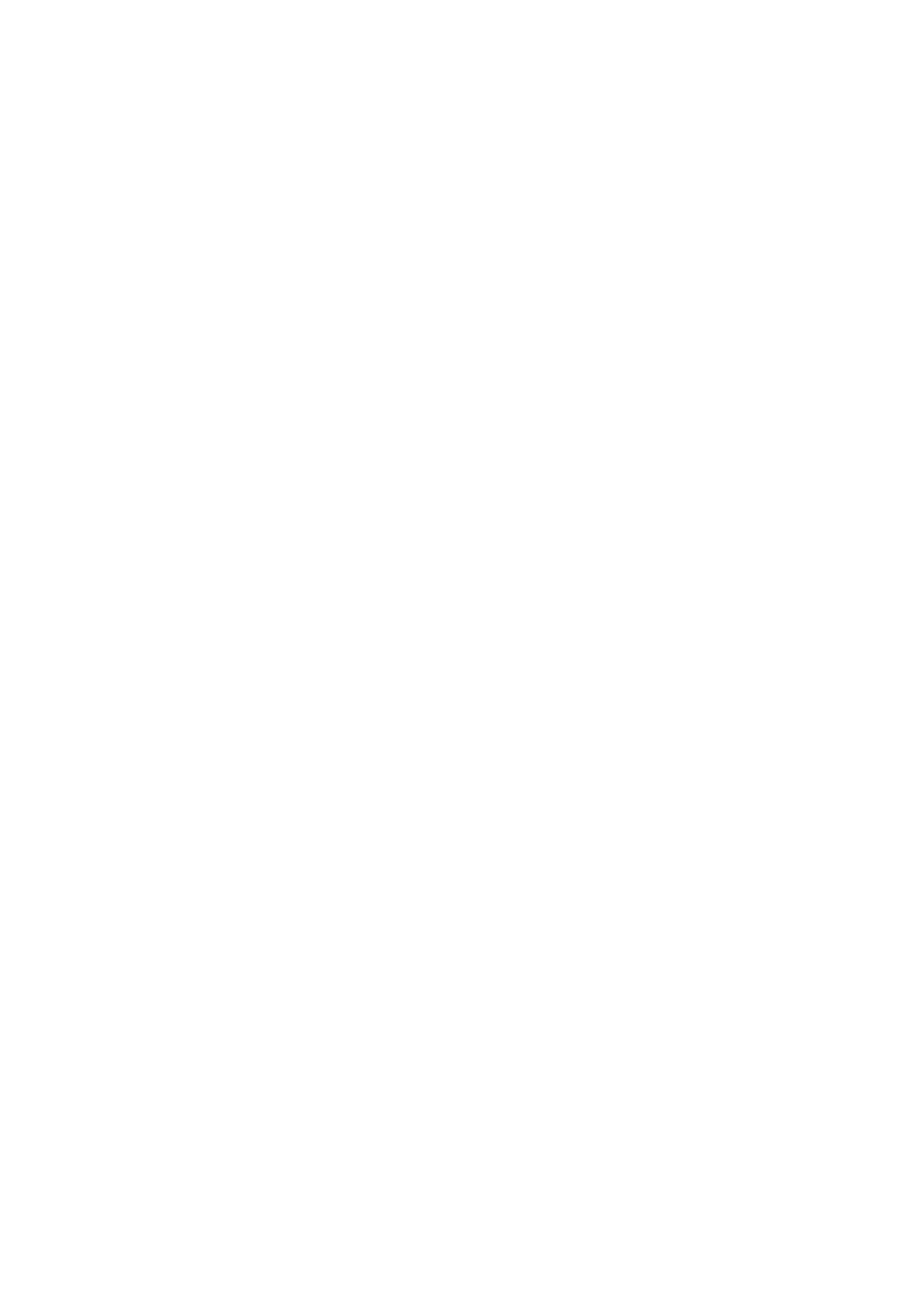# **The Public Interest Advocacy Centre**

The Public Interest Advocacy Centre (PIAC) is an independent, non-profit law and policy organisation that works for a fair, just and democratic society, empowering citizens, consumers and communities by taking strategic action on public interest issues.

PIAC identifies public interest issues and, where possible and appropriate, works co-operatively with other organisations to advocate for individuals and groups affected. PIAC seeks to:

- expose and redress uniust or unsafe practices, deficient laws or policies;
- promote accountable, transparent and responsive government;
- encourage, influence and inform public debate on issues affecting legal and democratic rights:
- promote the development of law that reflects the public interest;
- develop and assist community organisations with a public interest focus to pursue the interests of the communities they represent;
- develop models to respond to unmet legal need; and
- maintain an effective and sustainable organisation.

Established in July 1982 as an initiative of the (then) Law Foundation of New South Wales, with support from the NSW Legal Aid Commission, PIAC was the first, and remains the only broadly based public interest legal centre in Australia. Financial support for PIAC comes primarily from the NSW Public Purpose Fund and the Commonwealth and State Community Legal Services Program. PIAC also receives funding from NSW Trade and Investment for its work on energy and water, and from Allens for its Indigenous Justice Program. PIAC also generates income from project and case grants, seminars, consultancy fees, donations and recovery of costs in legal actions.

### **Energy + Water Consumer's Advocacy Program**

This Program was established at PIAC as the Utilities Consumer's Advocacy Program in 1998 with NSW Government funding. The aim of the program is to develop policy and advocate in the interests of low-income and other residential consumers in the NSW energy and water markets. PIAC receives policy input to the program from a community-based reference group whose members include:

- Council of Social Service of NSW (NCOSS);
- Combined Pensioners and Superannuants Association of NSW;
- Tenants Union of NSW;
- Ethnic Communities Council of NSW:
- Physical Disability Council of NSW;
- St Vincent de Paul Society of NSW; and
- Good Shepherd Microfinance.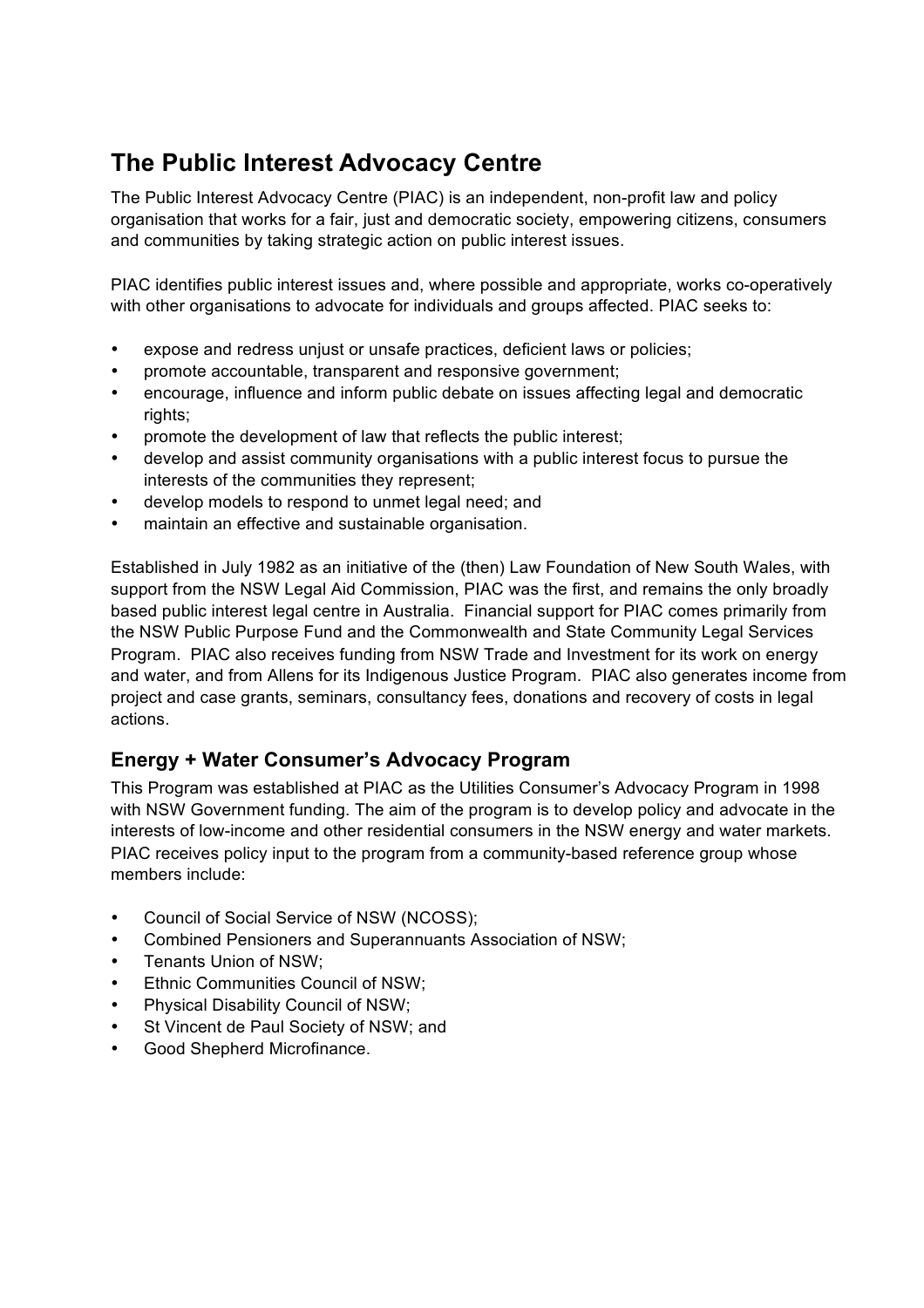# **Introduction**

PIAC welcomes the opportunity to comment on the Australian Energy Market Commission's (AEMC) *Pipeline Access Discussion Paper*. <sup>1</sup> The discussion paper arises from recommendations in the *Stage 2 Draft Report: East Coast Wholesale Gas Market and Pipeline Frameworks Review<sup>2</sup>* (the Stage 2 report) to reform the contract carriage model of gas transportation in the east coast market outside of the Victorian declared transmission system. $3$ 

The review intends to improve the level of capacity trading in the market by:

- reducing search and transaction costs involved in trades.
- enabling shippers to obtain competitively priced un-nominated capacity;
- improving the incentives for shippers to trade capacity;
- reducing actual or perceived discriminatory access to capacity; and
- improving the information on which decisions in the sector are made. $4$

The discussion paper seeks feedback on:

- governance arrangements for the implementation;
- terms and conditions of primary and secondary capacity contracts and standardisation to ensure effective trading;
- operation of the capacity trading platform(s)
- operation of the auction for un-nominated capacity
- information on primary and secondary capacity trades that would be published. $5$

The discussion paper and PIAC's response are part of an on-going process to create a more effective gas market on the east coast of Australia in the long-term interests of consumers. This objective should be at the forefront in any decisions with regard to the development and implementation of market changes.

### **Governance arrangements**

The AEMC has sought feedback on the level of regulation required to ensure the effective implementation of the suite of recommendations in the Stage 2 report. It considers that the pipeline owners have limited incentive to release un-used capacity and that regulation is required to facilitate trading. Submissions to the Stage 2 report indicated that an industry-led approach would be preferable, as industry is best placed to be able to determine the optimal design of the auction and capacity trading platforms. In addition, these submissions argued that an industry-led approach would be faster to implement, because a regulatory approach would require rule and law changes, and that a regulatory approach would 'stifle innovation and investment'.<sup>6</sup>

In response to this, the AEMC stated:

… given that there have been few barriers to date to industry-led initiatives in this space, and these have not progressed, the Commission remains concerned that an approach absent sufficient regulatory oversight may not lead to efficient or timely outcomes.

AEMC, Pipeline access discussion paper, east coast gas market and pipelines frameworks review. 2016.<br>
AEMC, Stage 2 Draft report. East coast gas market and pipeline frameworks review, 2015.<br>
AEMC see above no 1, i.<br>
Ibid,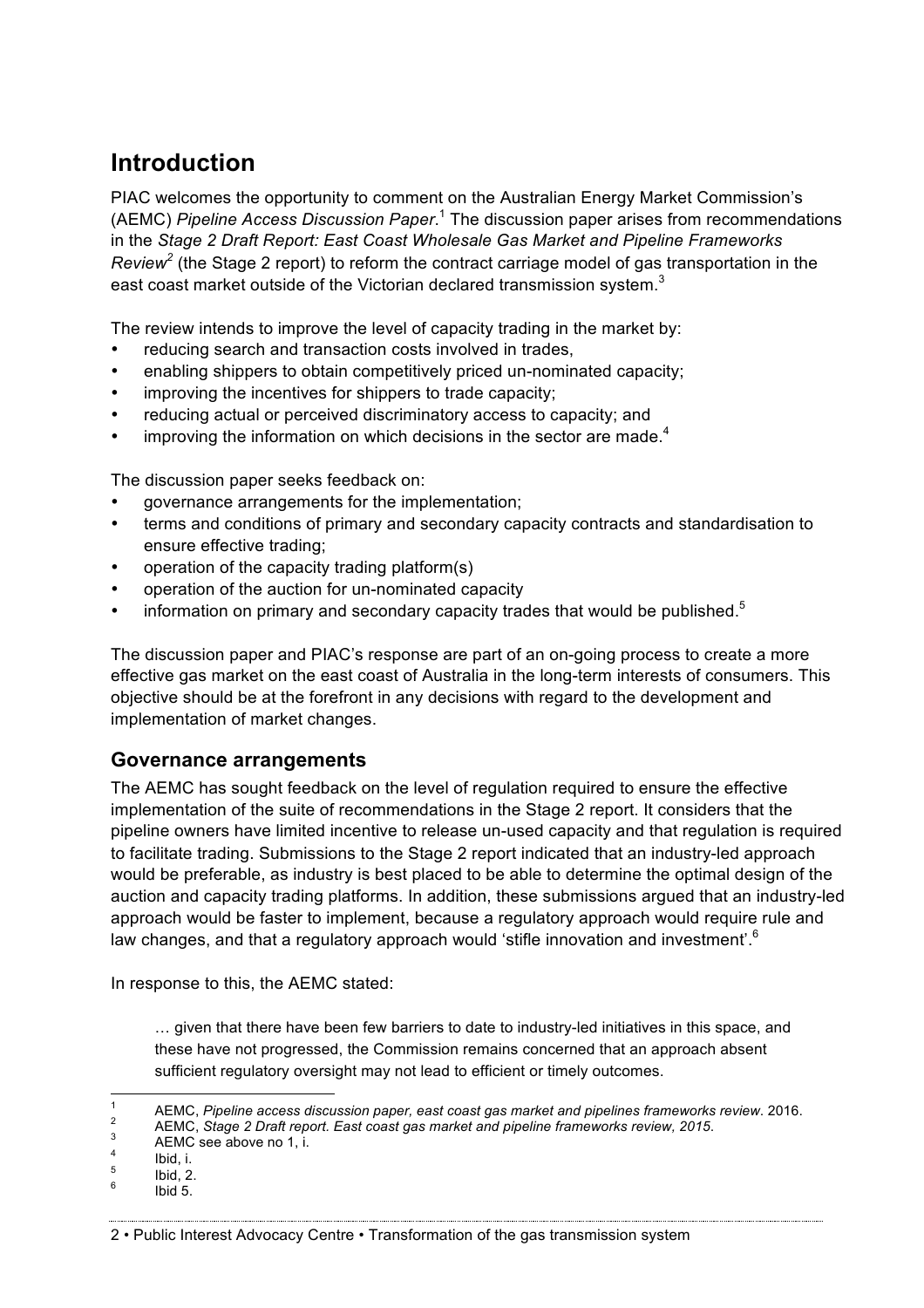PIAC shares the AEMC's concerns about an industry-led approach and urges AEMC to implement effective regulation to ensure this process proceeds with the long-term interest of the consumers at the forefront of decision-making, as opposed to adopting an industry-focus. This would ensure that the process is in line with the National Gas Objective, which is to:

…promote efficient investment in, and efficient operation and use of natural gas services for the **long term interest of consumers of natural gas** with respect to price, quality, safety, reliability and security of supply of natural gas. [emphasis added]

The chairman of the Australian Competition and Consumer Commission (ACCC) has recently indicated concern that current regulation of the gas pipeline is insufficient, and that the threat of regulation is not enough to ensure effective operation of this system. In addition, he raised concerns that the market is dominated by only a handful of pipeline owners and that in these market conditions regulation is required.<sup>7</sup>

The AEMC has outlined a spectrum of possible governance arrangements, from no regulation through to the standard law and rule change process. One option within that spectrum is the development of an Industry Council to coordinate and determine the standards and implementation of the reform agenda. The AEMC states that a process with more industry involvement would provide an opportunity for industry members to be involved in the decision making. $8$  PIAC is of the view that industry already has a voice in decision making through the consultation process during a rule change or market review.<sup>9</sup>

Further, the AEMC, and possibly other government departments, would potentially participate in and have the role of an 'observer' in the council.<sup>10</sup> PIAC is cautious of this approach, as this still relies on the 'threat' of regulation as observed by the AEMC in the discussion paper, rather than actual regulation. In addition, the AEMC notes that if rules and laws do require changes within the industry-led approach, this may slow the process beyond what would have taken place if a regulation-led approach had been adopted.

Overall, while it is not PIAC's preferred approach, it is PIAC's view that, if the option of an Industry Council is adopted, there should be consumer representatives on the council in order to counter the potential for imbalance and industry bias.

The AEMC has also requested feedback on how to weigh the benefits and disadvantages of the different approaches. PIAC reiterates that a regulation-led approach would provide greater benefit and certainty for consumers and recommends that the AEMC weigh these approaches based on the long-term interests of consumers.

#### *Recommendation 1*

*PIAC recommends that the AEMC adopt a regulatory-led approach to the reform of capacity trading within the east coast gas market.* 

<sup>&</sup>lt;sup>7</sup> Mr Rod Sims, Chairman ACCC, speech at Australian Domestic Gas Outlook Conference, Sydney, 9 March 2016.<br><sup>8</sup> AEMC, n 1, 9.<br>PIAC*. From complex fragments to competitive consumer-focused markets. Submission in response to Review* 

*of governance arrangements for Australian Energy Markets: Issues Paper*, 2015,16.<br>AEMC n 1, 8.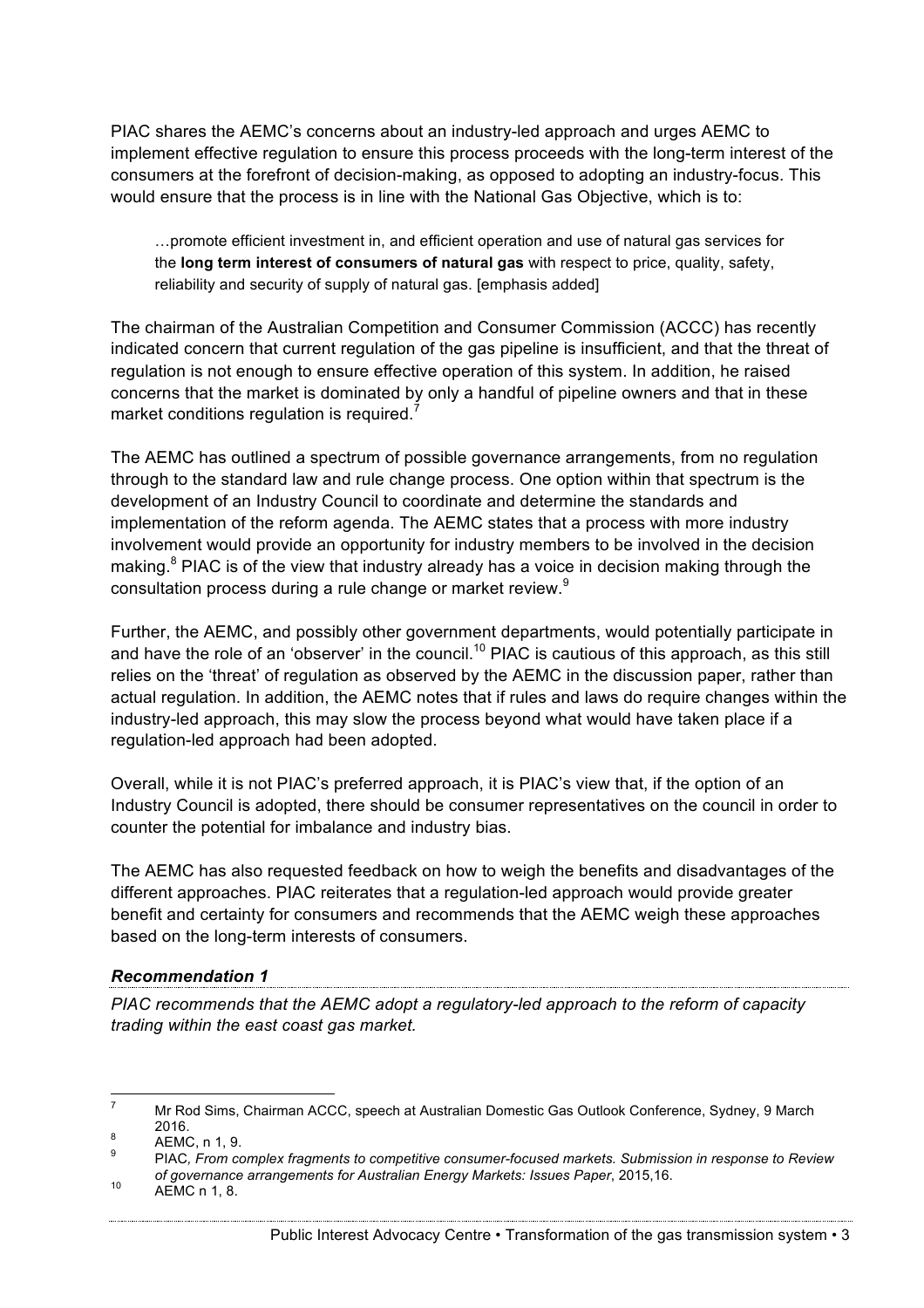#### *Recommendation 2*

*PIAC recommends that consumer representatives should be members of the Industry Council if the AEMC establishes an Industry Council to develop and implement the recommendations.* 

### **Standardisation of capacity products and contract terms**

The AEMC recommends adopting standard products and contract terms, where applicable, to enhance trading and provide flexibility for delivery and receipt points. This will contribute to the aim of reducing search and transaction costs and increase the number of market participants.<sup>11</sup> There are a number of contract and product terms that AEMC is seeking feedback on, and PIAC will not comment on each individual item, but rather will focus on the high-level issues and its concerns about regulation and monitoring.

In general, PIAC is of the view that it is better to develop standard terms and conditions for hub services at the same time as developing them for primary and secondary trading, in order to ensure they are complementary and that there are no conflicts. This will ensure that the development and implementation of this recommendation is not unnecessarily delayed.<sup>12</sup>

PIAC supports the adoption of a range of standards for each term, rather than a strict set of standards, to allow some flexibility for the different conditions and variations in the market. However, this range should not be so wide as to be ineffective. In PIAC's view, this is preferable to allowing individual shippers and pipelines to negotiate alternatives to the standards, as this seems counter to the aims of standardisation and transparency.<sup>13</sup>

Currently pipeline operators are able to reject a change in delivery point requested by primary capacity holders for non-technical reasons. PIAC is of the view that pipeline operators should be able to reject changes in delivery receipt points on technical grounds only. This will facilitate fair access and use of pipelines, not only for firm capacity holders, but those trading capacity.<sup>14</sup>

## *Recommendation 3*

*PIAC recommends that standardisation for hub services are developed at the same time as both primary and secondary trading to ensure consistency across these services and reduce the potential for delays.* 

#### *Recommendation 4*

*PIAC recommends that pipeline owners not be allowed to reject changes in receipt delivery points for non-technical reasons.* 

## **Capacity trading platform**

The AEMC has recommended developing the capacity trading platform to sell services such as forward, backhaul and bi-directional transportation services, hub and storage services.<sup>15</sup> The standardisation of terms and conditions will help facilitate this. However, there remain challenges in developing an appropriate platform and governance arrangements for the platform and auction.

<sup>11</sup> Ibid, 11 & 20-21.<br>
12 Ibid, 13.<br>
13 Ibid, 13-14.<br>
14 Ibid 15.<br>
15 Ibid 24.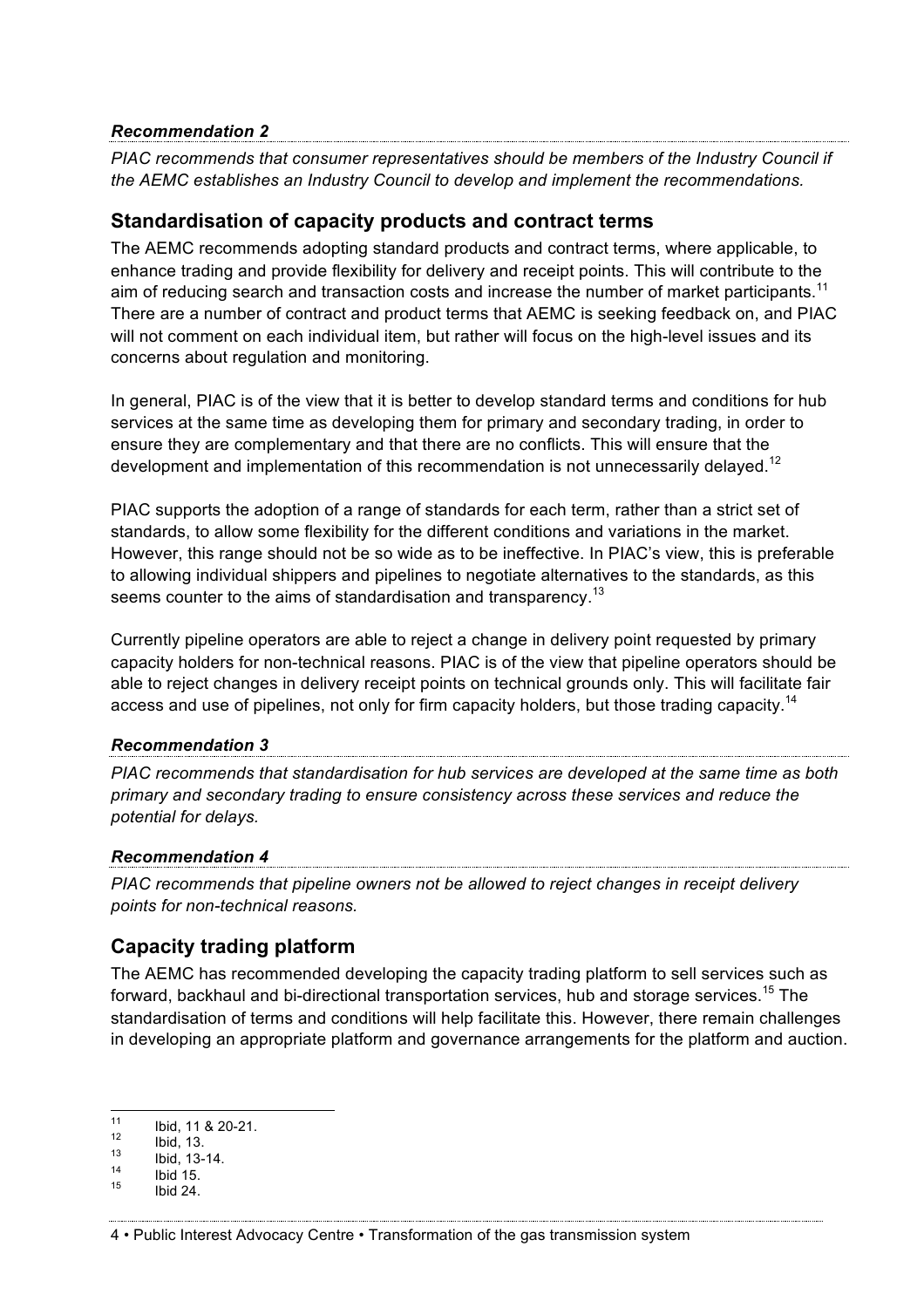A key design question is whether there should be a single trading platform jointly operated by the pipeline owners across the market, or multiple platforms operated by individual pipeline owners. PIAC has reservations about pipeline owners operating the trading platforms, as there is greater potential for conflict of interest. The Australian Energy Market Operator (AEMO) was established to manage the operational aspects of the National Energy Market (NEM) and as such should be the one to manage the trading platform as well. The AEMC notes in the discussion paper that it is open to a third option, which would expand the role of the trading hub at Wallumbilla, Queensland, to include a capacity-trading platform. AEMO already operates this trading hub and would expand its role to manage the capacity trading platform.<sup>16</sup> PIAC supports this alternative arrangement and considers a single trading platform to be more appropriate and in line with the goals of the review, which is to create a more liquid and active market across the east coast.

A final point of possible concern is the potential for bilateral trades outside of the trading platforms. PIAC has concerns about allowing trades outside of the trading platform, as this reduces the transparency of the system and reduces price discovery, and also does not guarantee non-discriminatory access, as raised by the  $AEMC<sup>17</sup>$ . The discussion paper lists several concerns that may mean trades outside of the platform remain necessary; particularly the fee-to-use the trading platform may be prohibitive for one-off trades.<sup>18</sup> Trading outside of the trading platform is allowed in some circumstances as long as the details of these trades is published on the trading platform prior to the finalisation of the trade to allow time for a third party to outbid the current trade details.<sup>19</sup> PIAC is of the view that there is potential to develop a fee structure that would cover one-off trades and be flexible enough to cover the different trading options.

#### *Recommendation 5*

*PIAC recommends that a single trading platform for the east coast market be adopted, as this will better facilitate trading across the market.* 

#### *Recommendation 6*

*PIAC recommends that AEMO be responsible for operating the capacity trading platform.*

#### *Recommendation 7*

*PIAC recommends that bilateral trading outside of the platforms not be allowed, unless sufficient measures are taken to allow third parties to compete for the capacity and that the price and contract details be published on the platform, in a manner similar to the US model.20*

### **Capacity auction design**

The capacity auction will be used to trade contracted but un-nominated capacity across the system. The final design of the auction is to be determined, however the AEMC has developed a series of options and preferences. PIAC supports the AEMC's preliminary preferences as outlined in the discussion paper<sup>21</sup> but has concerns about the method for determining the winning combination of bids. The AEMC has indicated that its preference is to select bids that maximise

<sup>16</sup> Ibid 29.<br>
17 Ibid 33.<br>
18 Ibid 33.<br>
19 Ibid 33.<br>
20 Ibid 57.